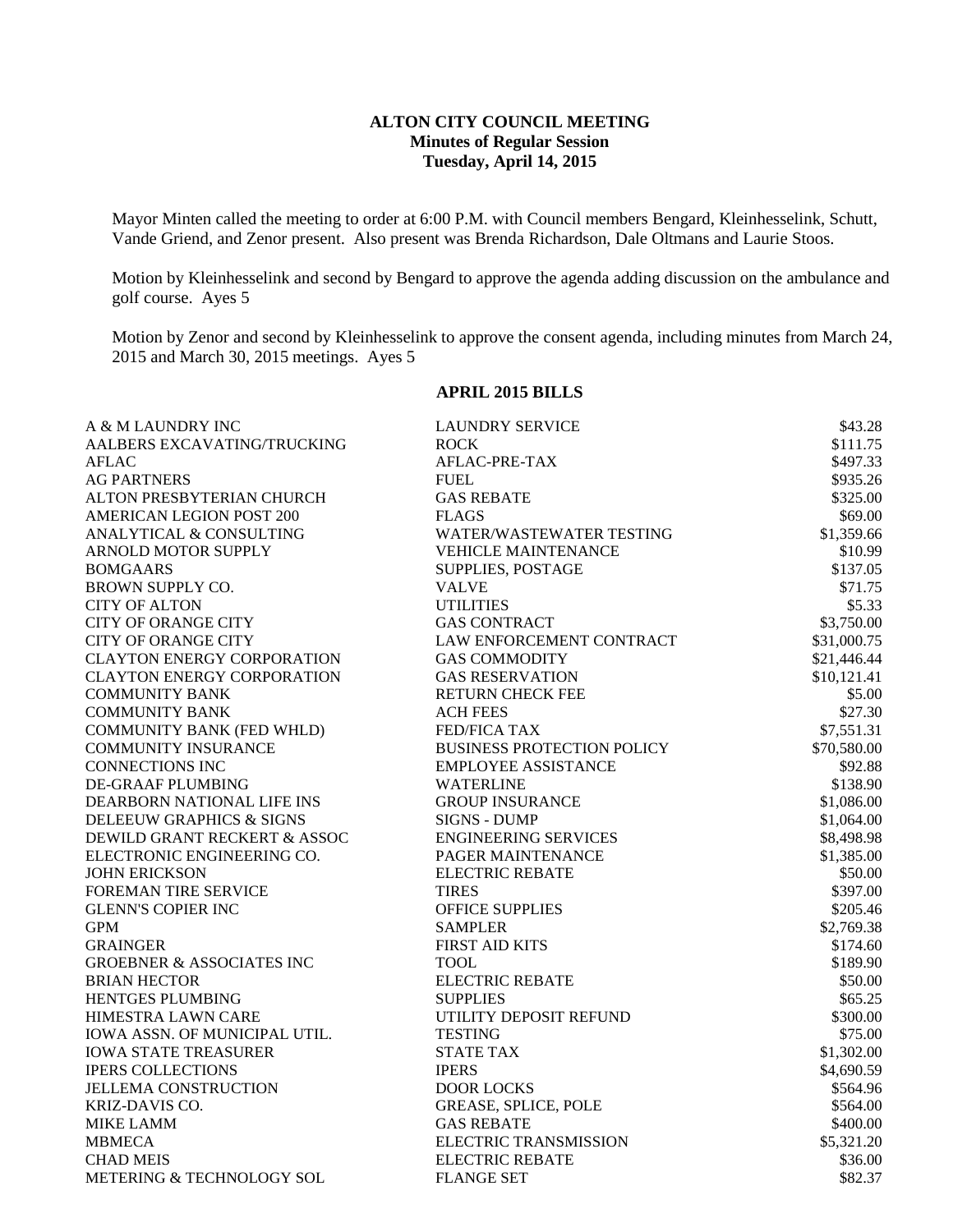| <b>MIDAMERICAN</b>                    |             | <b>LIGHTS</b>                    | \$149.49                    |
|---------------------------------------|-------------|----------------------------------|-----------------------------|
| MID SIOUX OPPORTUNITY                 |             | PROJECT SHARE                    | \$20.00                     |
| MIKES WELDING & REPAIR                |             | SUPPLIES, EQUIPMENT              | \$526.85                    |
| <b>MISSOURI RIVER ENERGY SERVICES</b> |             | <b>ELECTRIC</b>                  | \$42,277.87                 |
| <b>MOUW MOTOR</b>                     |             | <b>VEHICLE MAINTENANCE</b>       | \$35.52                     |
| MUNICIPAL UTIL-BILLS                  |             | <b>UTILITIES</b>                 | \$2,169.98                  |
| NATURAL GAS CONSULTING                |             | NATURAL GAS SYSTEM MODELING      | \$2,675.00                  |
| <b>NEAL CHASE LUMBER CO</b>           |             | <b>SUPPLIES</b>                  | \$325.65                    |
| NORTHWEST IOWA SOLID WASTE            |             | <b>TRAILER DISPOSAL</b>          | \$600.00                    |
| ORANGE CITY MUNICIPAL UTILITIES       |             | <b>BULK WATER</b>                | \$6,584.62                  |
| ORANGE CITY SANITATION                |             | <b>GARBAGE HAULING</b>           | \$6,991.03                  |
| <b>JANET PAREDEZ</b>                  |             | <b>REIMBURSEMENT</b>             | \$74.00                     |
| <b>PAYROLL</b>                        |             | PAYROLL CHECKS ON 3/31/2015      | \$23,715.57                 |
| PLUIM PUBLISHING CO., INC.            |             | PUBLICATIONS, HELP WANTED AD     | \$163.13                    |
| <b>SAM'S CLUB</b>                     |             | <b>MEMBERSHIP</b>                | \$45.00                     |
| SIOUX COUNTY RECORDER                 |             | <b>DEEDS</b> - 712, 713 PARK     | \$105.00                    |
| <b>SIOUXLAND PRESS</b>                |             | PUBLICATIONS, HELP WANTED AD     | \$198.40                    |
| <b>SKARSHAUG TESTING LAB.</b>         |             | <b>SAFETY TESTING</b>            | \$68.68                     |
| TREASURER - STATE OF IOWA             |             | <b>SALES TAX</b>                 | \$3,981.00                  |
| TRITECH EMERGENCY SYSTEMS INC         |             | <b>RESCUE BILLING</b>            | \$137.50                    |
| <b>U S CELLULAR</b>                   |             | <b>CELL PHONES</b>               | \$309.75                    |
| <b>U.S. POSTMASTER</b>                |             | <b>POSTAGE</b>                   | \$500.00                    |
| VAN MAANEN'S RADIO SHACK              |             | <b>TECH SUPPORT</b>              | \$212.50                    |
| <b>VECTOR</b>                         |             | <b>DUES</b>                      | \$413.73                    |
| <b>VISA</b>                           |             | CONTINUING ED, SUPPLIES, POSTAGE | \$305.94                    |
| WELLMARK BLUE CROSS/BLUE SHIELD       |             | <b>GROUP INSURANCE</b>           | \$7,494.81                  |
| <b>WEST IOWA TELEPHONE</b>            |             | TELEPHONE, FAX, INTERNET         | \$547.92                    |
| WRAP-M PACK-M SHIP-M                  |             | <b>POSTAGE</b>                   | \$31.61                     |
| ZEP - ACUITY SPECIALTY PRODUCT        |             | TOWELS, CLEANING SUPPLIES        | \$400.72                    |
|                                       |             | TOTAL ACCOUNTS PAYABLE CHECKS    | ===========<br>\$278,613.35 |
| <b>GENERAL</b>                        | \$90,670.38 |                                  |                             |

| GENERAL                  | \$90,670.38  |
|--------------------------|--------------|
| <b>ROAD USE TAX</b>      | \$3,466.37   |
| <b>EMPLOYEE BENEFITS</b> | \$6,702.84   |
| <b>LMI HOUSING</b>       | \$1,498.04   |
| <b>CAPITAL - STREETS</b> | \$2,420.00   |
| <b>WATER</b>             | \$24,392.86  |
| <b>SEWER</b>             | \$17,460.88  |
| <b>ELECTRIC</b>          | \$81,091.68  |
| <b>GAS</b>               | \$50,910.30  |
| <b>TOTAL</b>             | \$278,613.35 |

**PROPERTY AND LIABILITY INSURANCE PACKAGE:** Brenda Richardson from Community Insurance presented the Council with the renewal package for the City's Property and Liability Insurance package. Richardson discussed the changes in premium and equipment.

Motion by Schutt and second by Zenor to approve the presented Property and Liability Insurance package from Community Insurance for April 1, 2015 – April 1, 2016. Ayes 5

Richardson left at 6:10 P.M.

**BONDING: \$400,000 General Obligation Capital Loan Notes, Series 2015 –** Oltmans informed the Council that Piper Jaffray had an offer from Cedar Rapids Bank & Trust to purchase the City of Alton's \$400,000 General Obligation Capital Loan Notes, Series 2015 direct from the City of Alton with a fixed rate and no call date.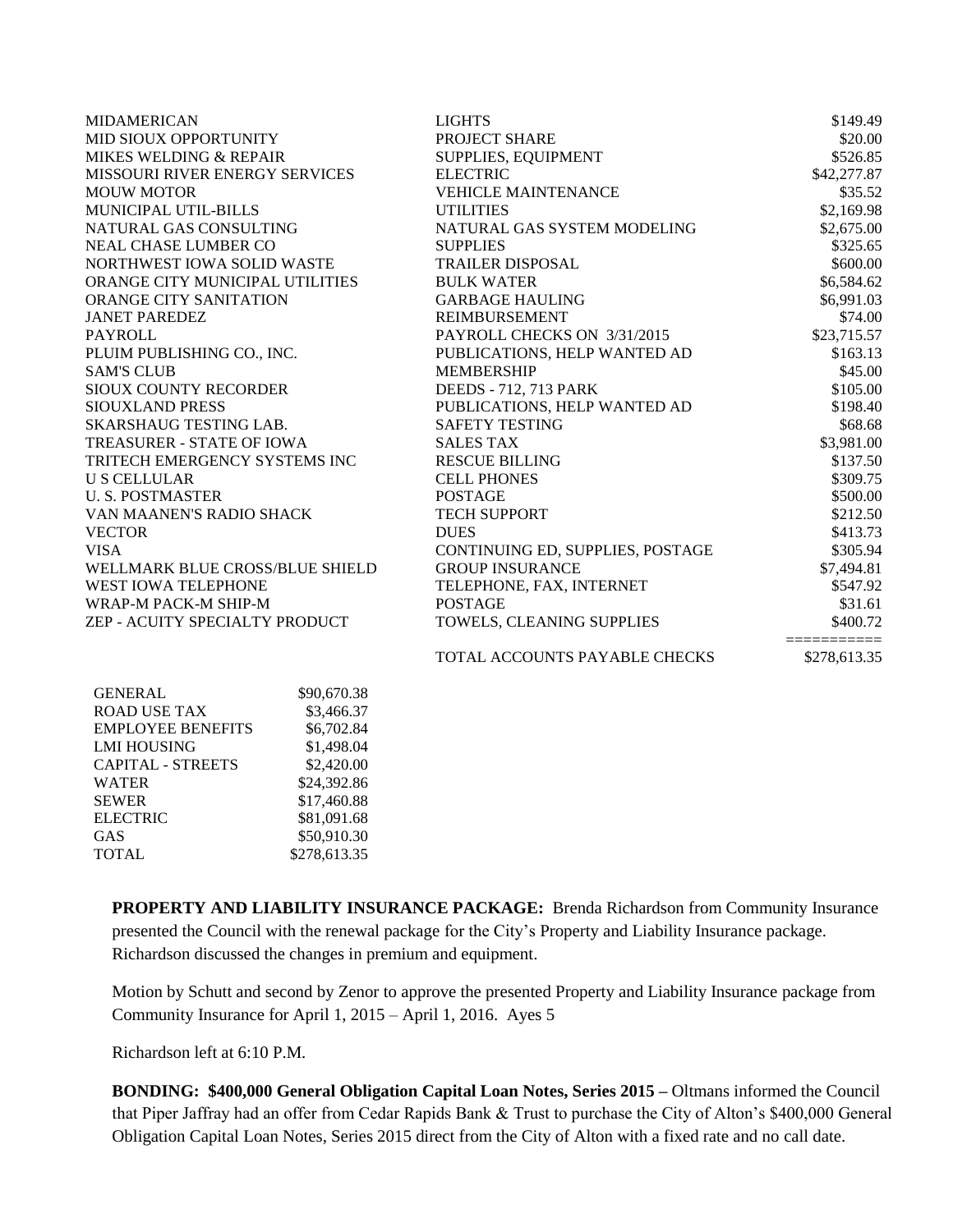## **RESOLUTION 15-13 "RESOLUTION DIRECTING THE ACCEPTANCE OF A PROPOSAL TO PURCHASE \$400,000 GENERAL OBLIGATION CAPITAL LOAN NOTES, SERIES 2015"** was introduced

and moved for adoption by Council Member Schutt. Vande Griend seconded the motion to adopt.

Upon roll call vote, the following was recorded: Ayes: Bengard, Kleinhesselink, Schutt, Vande Griend, Zenor Nays: None

Whereupon the Mayor declared the Resolution duly adopted.

**INDUSTRIAL PARK:** The Mayor opened the public hearing for the authorization of sale of City owned property at 6:21 P.M. No oral or written comments were received. The public hearing was closed at 6:24 P.M.

**RESOLUTION 15-12 "RESOLUTION RATIFYING AND AUTHORIZING DISPOSAL OF MUNICIPALLY OWNED PROPERTY"** was introduced and moved for adoption by Council Member Zenor. Schutt seconded the motion to adopt.

Upon roll call vote, the following was recorded: Ayes: Bengard, Kleinhesselink, Schutt, Vande Griend, Zenor Nays: None

Whereupon the Mayor declared the Resolution duly adopted.

**ENGINEERING:** Oltmans informed the Council that DeWild Grant Reckert and Associates Company has changed their format for requesting services. They will now require a Master Agreement for Professional Services and Task Order Agreements for specific work performed.

Motion by Kleinhesselink and second by Zenor to accept DeWild Grant Reckert and Associates Company Master Agreement for Professional Services. Ayes 5

Motion by Schutt and second by Vande Griend to accept DeWild Grant Reckert and Associates Company Task Order Agreement for Arch Flash Assessment. Ayes 5

Motion by Kleinhesselink and second by Zenor to accept DeWild Grant Reckert and Associates Company Task Order Agreement for Miscellaneous Engineering Services. Ayes 5

**11TH ST EAST PROJECT:** Oltmans presented the engineer's recommendation for the 11th St. East Project. DGR prepared the bid tabulation and recommends the City Council award the construction contract to the low bidder, Cleveringa Excavating with a bid of \$180,302.59, subject to receipt of all contract documents in proper form.

**RESOLUTION 15-15 "RESOLUTION ORDERING CONSTRUCTION OF CERTAIN PUBLIC IMPROVEMENTS, AND RATIFYING, CONFIRMING AND APPROVING PUBLICATIONS OF NOTICE OF PUBLIC HEARING AND LETTING THEREFOR, AND SETTING NEW DATE FOR PUBLIC HEARING AND ORDERING PUBLICATION OF NEW NOTICE OF PUBLIC HEARING, AND DEFERRING ACTION OF RESOLUTION MAKING AWARD OF CONSTRUCTION CONTRACT"** was introduced and moved for adoption by Council Member Zenor. Bengard seconded the motion to adopt.

Upon roll call vote, the following was recorded: Ayes: Bengard, Kleinhesselink, Schutt, Vande Griend, Zenor Nays: None

Whereupon the Mayor declared the Resolution duly adopted.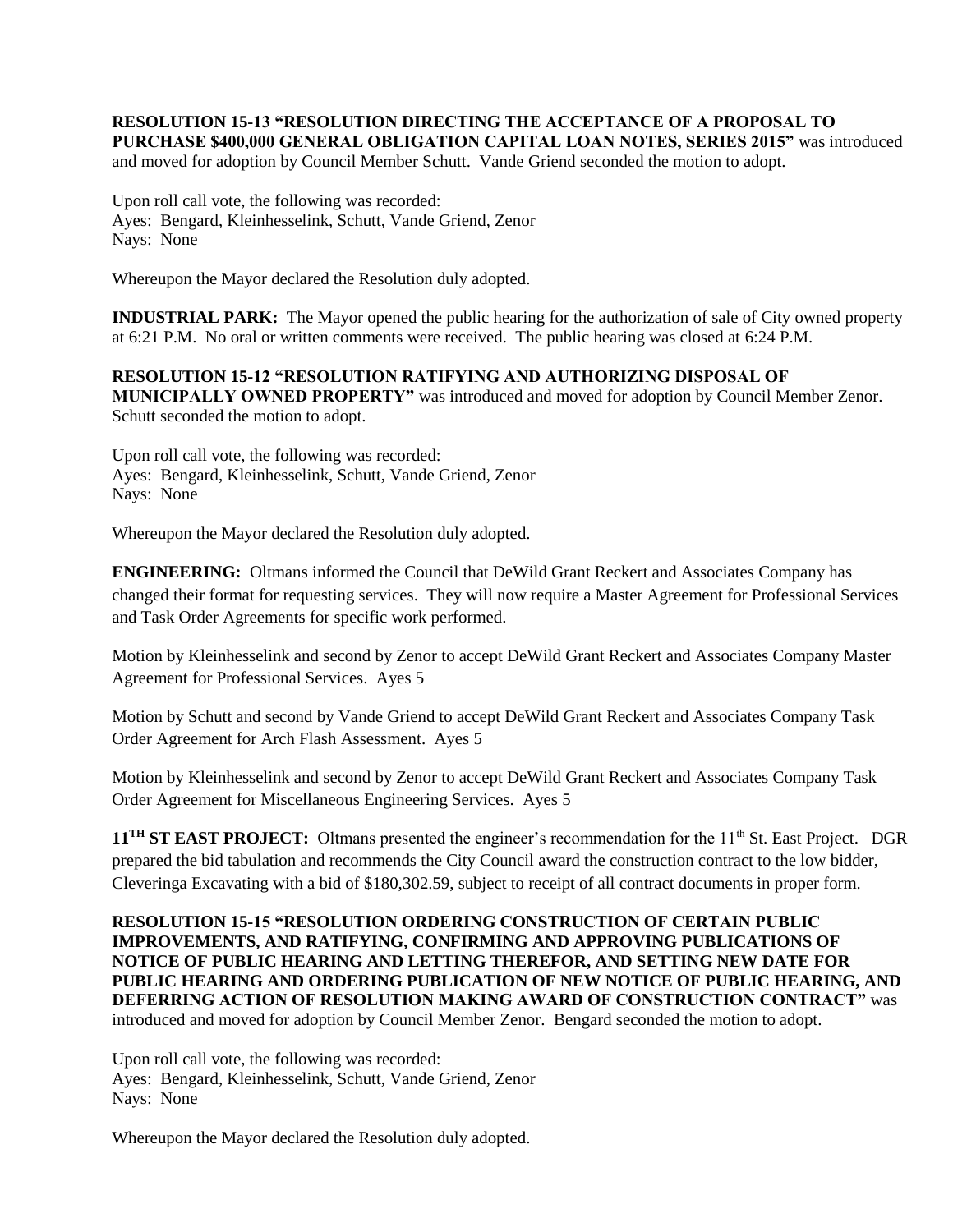# **UTILITY COLLECTIONS:**

**RESOLUTION 15-14 "A RESOLUTION OF THE CITY COUNCIL OF ALTON, IOWA TO WRITE OFF UTILITY ACCOUNT BAD DEBT"** was introduced and moved for adoption by Council Member Schutt. Kleinhesselink seconded the motion to adopt.

Upon roll call vote, the following was recorded: Ayes: Bengard, Kleinhesselink, Schutt, Vande Griend, Zenor Nays: None

Whereupon the Mayor declared the Resolution duly adopted.

**EQUIPMENT PURCHASE:** Oltmans informed the Council he received a quote from Sanitation Products for a 2003 International 4400 as the chassis for the City's new snow plow.

Motion by Kleinhesselink and second by Vande Griend to purchase the 2003 International 4400 from Sanitation Products. Ayes 5

**FAIR VIEW MEADOWS 1ST ADDITION:** The City has received an offer on the North 60' of Lot 9 and South 60' lot of Lot 8 Fair View Meadows Addition.

Motion by Schutt and second by Zenor to counter offer on the North 60' of Lot 9 and South 60' lot of Lot 8 Fair View Meadows Addition for \$15,000 with no rebates, construction to begin within 12 months and completed within 18 months. Ayes 4 Abstain: Kleinhesselink

**BUSINESS ENCOURAGEMENT GRANT:** 10<sup>th</sup> St. Pub submitted a Business Encouragement Loan Application to the Economic Development Commission. It was the recommendation of the EDC to award 10<sup>th</sup> St. Pub with a forgivable loan of \$4,000 per year for 3 years with payment forgiven on a prorated monthly basis for each month in business.

Motion by Bengard and second by Kleinhesselink to follow the recommendation of the Economic Development Commission to award  $10<sup>th</sup>$  St. Pub with a forgivable loan of \$4,000 per year for 3 years with payment forgiven on a prorated monthly basis for each month in business. Ayes 5

**CODE OF ORDINANCES:** Oltmans presented the Council with changes to Appendix A in the Alton Code of Ordinances. Changes included an increase of deposit for the community building due to the increased number of renters not cleaning up after rental. Also raising the customer charge rate for bulk water purchase. The cost of the equipment necessary as well as employee time to provide bulk water, exceeds the current rate.

Ordinance 717 was introduced by Council Member Kleinhesselink

# **AN ORDINANCE AMENDING THE CODE OF ORDINANCES OF THE CITY OF ALTON, IOWA 2002 BY AMENDING PROVISIONS PERTAINING TO APPENDIX A, ARTICLE 1 – USER FEES AND SERVICE CHARGES**

Motion by Council Member Zenor that the reading just had to be the first and the Council dispense with the statutory provision that this Ordinance be fully and distinctly read on three different days as provided by section 380.3 of the Code of Iowa.

Motion was duly seconded by Council Member Kleinhesselink. On roll call vote: Ayes: Bengard, Kleinhesselink, Schutt, Vande Griend, Zenor Nays: None